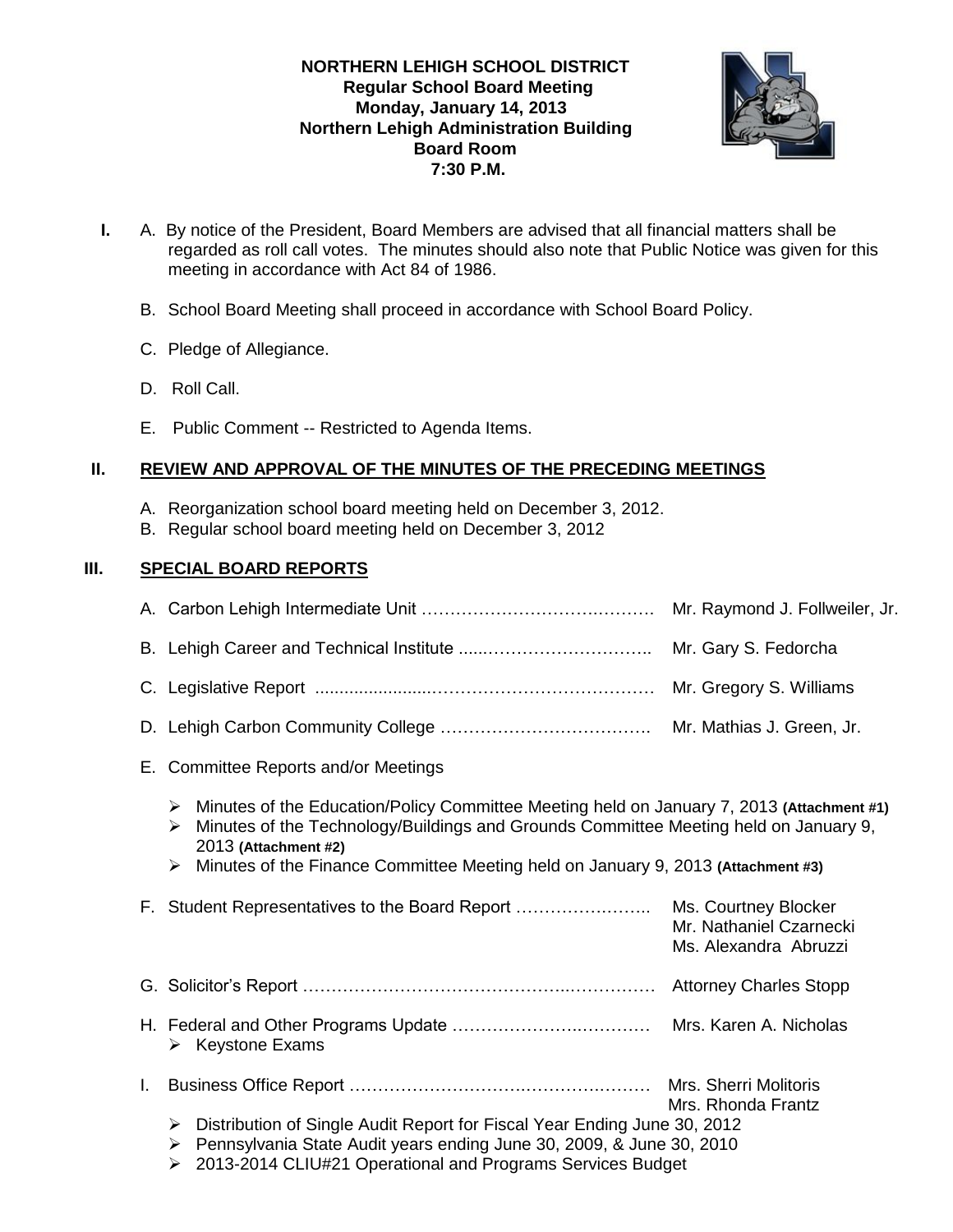- J. Superintendent's Report ………………..………………….……….. Mr. Michael W. Michaels
	- Student Council Yearly Board Presentation
	- ▶ School Board Recognition Month
	- ▶ School Safety Task Force Meeting
	- $\triangleright$  Ethics Forms
- K. An executive session will be held at 7:00 p.m. in the Administration Office Conference Room.

# **IV. PERSONNEL**

## A. Retirement/Resignations

Accept the retirement resignation of Linda Bramich from her position as High School Cook's Helper effective December 31, 2012. Ms. Bramich will be retiring from the Northern Lehigh School District after 13 years of service.

# B. Appointment – Non-Instructional

| 1. Sheila Steier |
|------------------|
|------------------|

| Ununu Ululu            |                                                                                                                                                                                               |
|------------------------|-----------------------------------------------------------------------------------------------------------------------------------------------------------------------------------------------|
| Assignment:            | High School Cook's Helper replacing Linda Bramich who<br>retired.                                                                                                                             |
| Salary:                | \$8.50 Per Hour/5.5 Hours Per Day/5 Days Per Week/ up<br>to 180 Student Days per year plus additional cleaning<br>days as needed (2009-2013 Educational Support Personnel<br>Association CBA) |
| <b>Effective Date:</b> | January 15, 2013                                                                                                                                                                              |

# C. Family Medical Leave

- 1. Approve the request of employee #6790 to take an eight week maternity leave beginning on December 7, 2012, for the birth of her first child. She is requesting to use 23 accumulated sick days. At the conclusion of her eight week maternity leave, she is requesting a twelve week Family Medical Leave. She plans to return to her current teaching position on or about April 29, 2013.
- 2. Approve the request of employee #2143 to take up to a twelve week Family Medical Leave beginning on February 8, 2013. She plans to return to her current teaching position upon medical release from her physician on or about March 8, 2013.

# D. Unpaid Leave

- 1. Approve the request of employee #4270 to take an unpaid leave of absence effective December 4, 2012. She plans to return to her current position upon medical release from her physician.
- 2. Approve the request of employee # 3845 to take an unpaid leave of absence beginning on January 28, 2013. Employee is currently on a Family Medical Leave and is requesting an unpaid leave of absence until the start of the fourth marking period. Employee plans to return to her current teaching position on March 28, 2013.

| E. Co-Curricular Appointments 2013-2014 |                            |            |  |
|-----------------------------------------|----------------------------|------------|--|
| Joe Tout                                | <b>Head Football Coach</b> | \$7,084.32 |  |
| Steve Hluschak                          | Asst. Football Coach       | \$4,604.11 |  |
| Mark Lavine                             | Asst. Football Coach       | \$4,604.11 |  |
| Andrew Lynn                             | Asst. Football Coach       | \$4,604.11 |  |
|                                         |                            |            |  |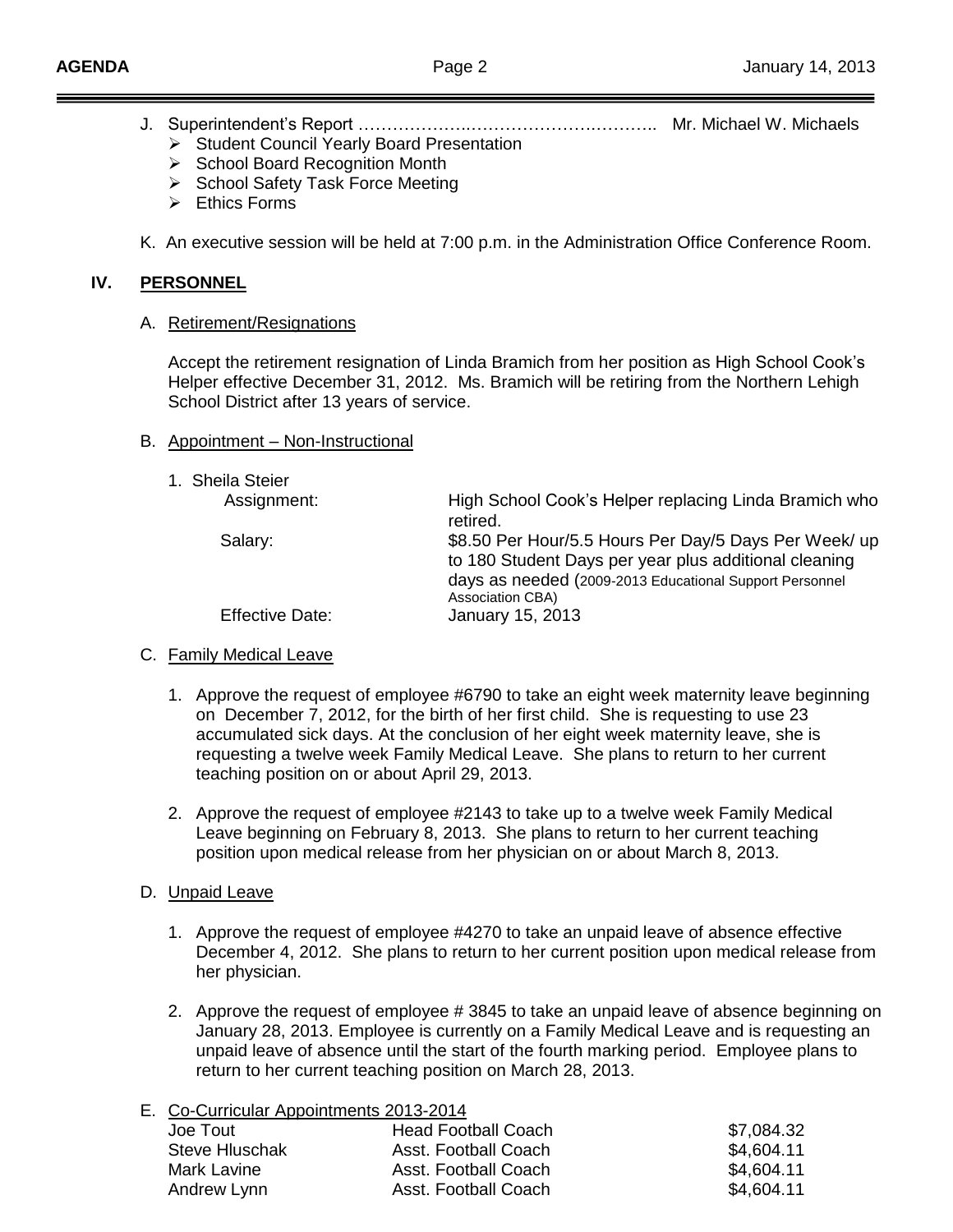| Asst. Football Coach                | \$4,604.11 |
|-------------------------------------|------------|
| Asst. Football Coach                | \$4,604.11 |
| Asst. Football Coach-Shared Stipend | \$2,302.06 |
| Asst. Football Coach-Shared Stipend | \$2,302.06 |
| <b>Head Field Hockey Coach</b>      | \$4,244.38 |
| Asst. Field Hockey Coach            | \$2,758.34 |
| Middle School Field Hockey Coach    | \$2,703.72 |
| <b>Head Cross Country Coach</b>     | \$4,244.38 |
| Asst. Cross Country Coach           | \$2,758.34 |
| Head Boy's Soccer Coach             | \$5,120.65 |
| Assistant Boy's Soccer Coach-Shared | \$1,422.41 |
| Assistant Boy's Soccer Coach-Shared | \$1,422.41 |
| Head Girl's Soccer Coach            | \$5,120.65 |
| Asst. Girl's Soccer Coach           | \$2,844.82 |
|                                     |            |

#### F. Co-Curricular Volunteers 2012-2013

| Emily Buss*                                | <b>High School Musical</b>               |  |  |
|--------------------------------------------|------------------------------------------|--|--|
| Nicole Chirico*                            | <b>Assistant Softball Coach</b>          |  |  |
| Melissa Defrain                            | <b>Assistant Softball Coach</b>          |  |  |
| Richard Roberts IV*                        | Assistant Boy's Basketball Coach         |  |  |
| Joe Seremula*                              | Assistant Boy's Baseball Coach           |  |  |
| Joe Seremula*                              | Assistant Boy's Basketball Coach         |  |  |
| Gary Warmkessel*                           | <b>Assistant Softball Coach</b>          |  |  |
| Katrina Wehr                               | <b>Assistant Track &amp; Field Coach</b> |  |  |
| *Pending Verification of Missing Documents |                                          |  |  |

#### G. Co-Curricular Volunteers 2013-2014

| Sarah Arndt                                | <b>Assistant Field Hockey Coach</b>  |  |  |
|--------------------------------------------|--------------------------------------|--|--|
| Heather Chandler*                          | <b>Assistant Field Hockey Coach</b>  |  |  |
| Jaclyn Follweiler*                         | <b>Assistant Field Hockey Coach</b>  |  |  |
| <b>Michael Strohl</b>                      | <b>Assistant MS Football Coach</b>   |  |  |
| Amber VanHorn*                             | <b>Assistant Field Hockey Coach</b>  |  |  |
| Rachel Wagner*                             | <b>Assistant Field Hockey Coach</b>  |  |  |
| Amy Zeiser                                 | <b>Assistant Cross Country Coach</b> |  |  |
| *Pending Verification of Missing Documents |                                      |  |  |

### H. Substitute

#### 1. Non-Instructional

Approve the following individual as a substitute teacher's aide for the 2012-2013 school year at the 2012-2013 substitute rate as approved on the Supplementary Personnel Salary Schedule: Andrea Rosario

# **V. POLICY**

### A. Board Governance Standards/Code of Conduct

Approve to reaffirm the school board governance standards and code of conduct referenced in school board policy #011 – Local Board Procedures – Board Governance Standards/Code of Conduct as recommended by the Pennsylvania School Board Association. **(Attachment #4)**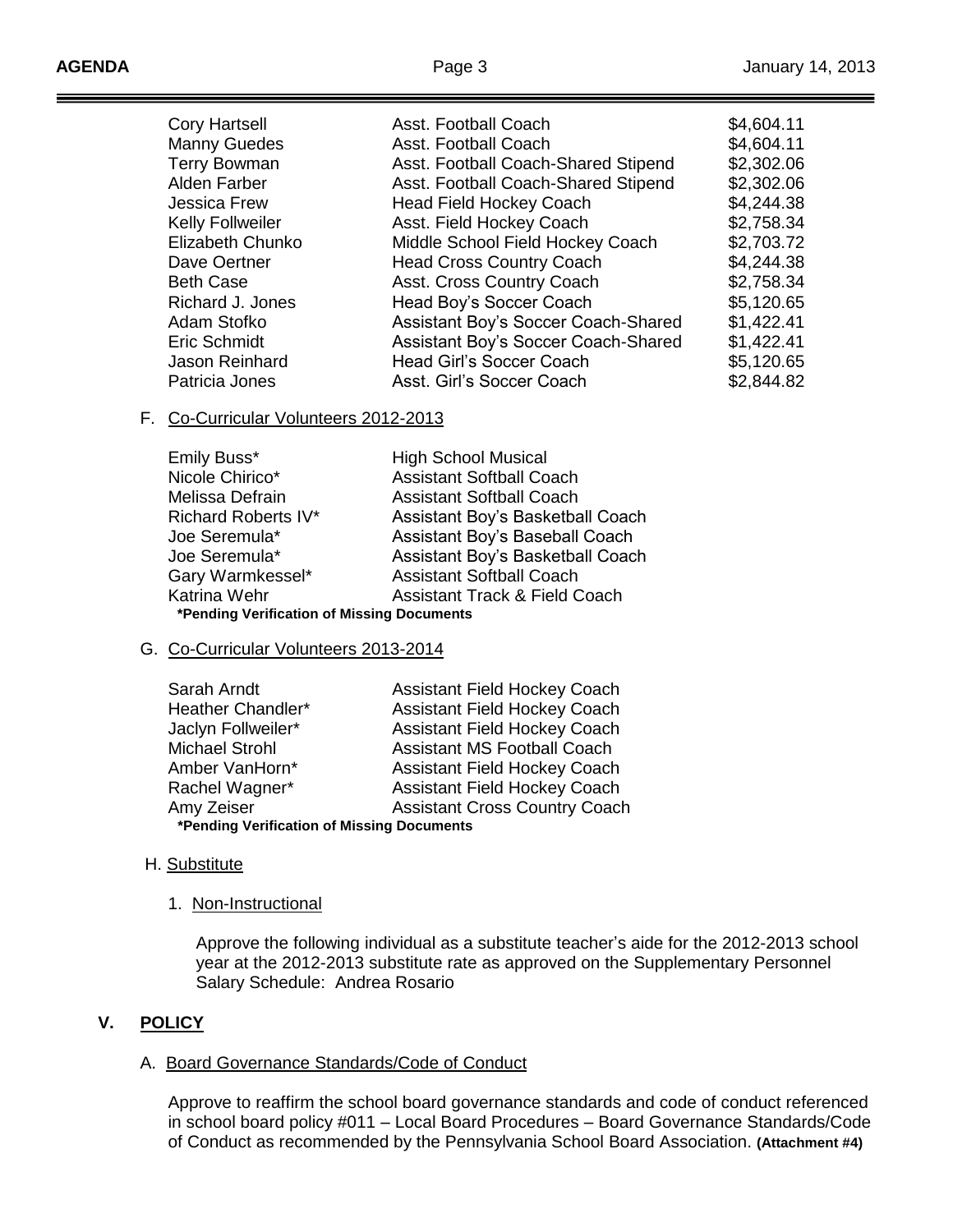## **VI. CONFERENCES**

A. Bryan Geist –  $46<sup>th</sup>$  Pennsylvania State Athletic Directors Association Conference – March 13-15, 2013 – Hershey Lodge, Hershey, PA – Registration: \$470.00, Lodging: \$330.00 – Total Approximate Cost: \$800.00 – Funding: Athletic Department Budget **(Attachment #5)**

# **VII. CURRICULUM AND INSTRUCTION**

A. Approve the High School Program of Studies Book for 2013-2014 school year as presented and recommended by Administration. **(Distributed to Board Members Only).** 

## B. Northern Lehigh Leo Club

Approve the request of the Senior High Administration to create a Leo Club. This club will allow students to develop and contribute individually and collectively as responsible members of the community and as part of the world's largest service club organization. The club will meet after school every two weeks and there will be no cost to the district. **(Attachment #6)**

- C. Approve the resolution to identify Official Local School District Holidays (OLSDH) in accordance with PA School Code Section 1502. **(Attachment #7)**
- D. Approve the 2013-2014 Northern Lehigh School District Calendar as presented.  **(Attachment #8)**

## **VIII. OLD BUSINESS**

### **IX. NEW BUSINESS**

- A. Resolution for School Board Director Recognition Month January 2013
	- **WHEREAS**, the role of locally elected school officials has served the Commonwealth of Pennsylvania and local communities in meeting the needs of public education since the passage of the Free School Act in 1834; and
	- **WHEREAS**, these local boards have discharged their responsibilities to public education in a manner which has placed public education in the forefront of our educational systems; and
	- **WHEREAS**, locally elected officials have distinguished themselves and their communities in this non-paid, volunteer public service commitment; and
	- **WHEREAS**, the contributions of the men and women who serve on the Northern Lehigh Board of School Directors:

Robin T. Distler Gary S. Fedorcha Raymond J. Follweiler, Jr. Lauren A. Ganser Mathias J. Green, Jr. Natalie J. Green Edward E. Hartman Donna M. Kulp Gregory S. Williams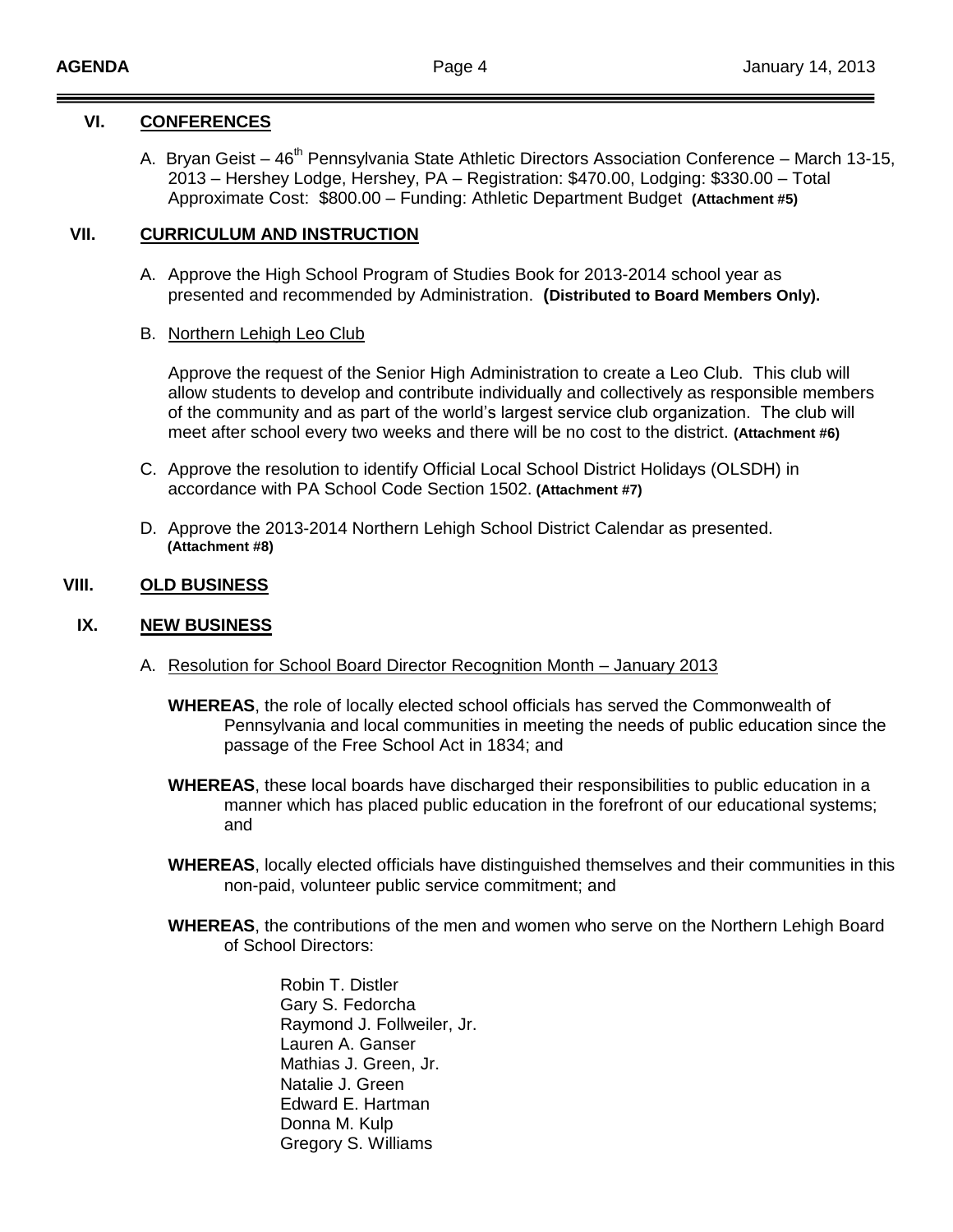should be recognized and appreciated by those who benefit from the workings of our public school system;

- **NOW THEREFORE BE IT RESOLVED** that the Board of Director of the Pennsylvania School Boards Association hereby proclaims the month of January as School Director Recognition Month in this commonwealth; and
- **FURTHER RESOLVE** that this proclamation be communicated to all school districts, school officials and local communities in a planned program which brings visibility and awareness of the role of locally elected school officials to the citizenry of this commonwealth.

# **X. FINANCIAL**

- A. Approve the Following Financial Reports:
	- 1. General Fund November
	- 2. NLMS Student Activities Account months of November and December
	- 3. NLHS Student Activities and Scholarship Account months of November and December
- B. Approve the Following List of Bills:
	- 1. General Fund months of December and January
	- 2. Refreshment Stand month of December
	- 3. Cafeteria Fund months of November and December
	- 4. Capital Construction month of December
- C. Approve abatement/exoneration requests of per capita taxes, for the residents that fall within the guidelines, as presented. **(Attachment #9)**
- D. Authorize administration to renew an agreement through June 30, 2015 with Berks County Intermediate Unit for tax bill services related to the 2013 and 2014 tax years. **(Attachment #10)**
- E. Authorize administration to replace door hardware at Peters Elementary at a cost not to exceed \$16,500.00. Payment will be made from leftover funds in the construction account. Installation will be done in-house.
- F. Authorize administration to enter into a contract with MF Athletic to replace the high jump pit per their quote. Payment will be made from leftover funds in the construction account. **(Attachment #11)**
- G. Act 1 Tax Levy Resolution

#### **NORTHERN LEHIGH SCHOOL DISTRICT BOARD OF DIRECTORS**

#### **RESOLUTION**

**WHEREAS,** on June 27, 2006, the Pennsylvania legislature passed Act 1 of Special Session 2006, entitled the "Taxpayer Relief Act" (hereinafter "Act 1");

**WHEREAS,** Act 1 requires school districts to limit tax increases to the level set by an inflation index unless the tax increase is approved by voters in a referendum or the school district obtains from the Department of Education or a court of common pleas certain referendum exceptions;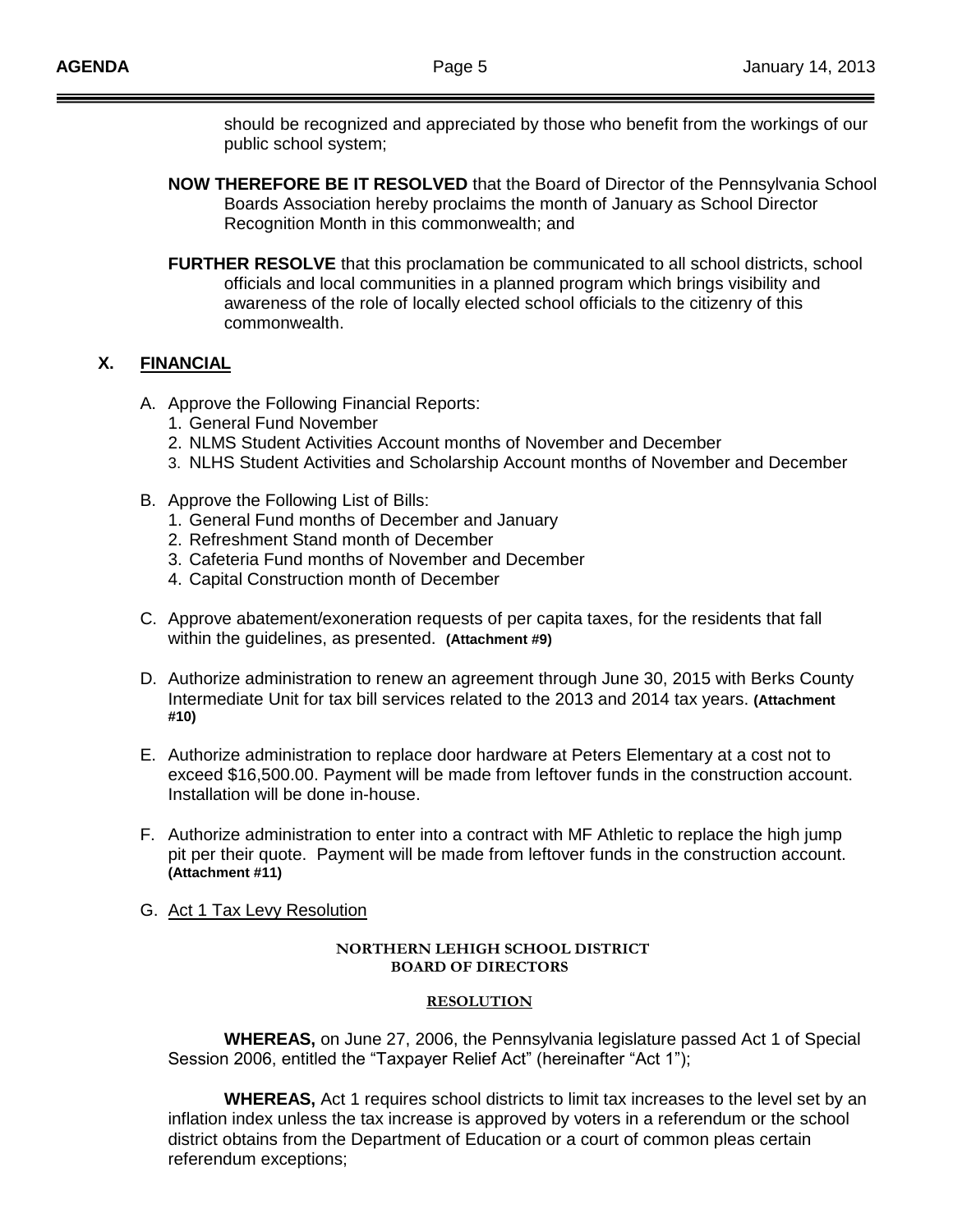**WHEREAS,** Act 1 does, however, allow a board of school directors to elect to adopt a resolution indicating that it will not raise the rate of any tax for the support of the public schools for the following fiscal year by more than its index, provided this resolution must be adopted no

later than 110 days prior to the date of the election immediately preceding the upcoming fiscal year;

**WHEREAS,** the Northern Lehigh School District index for the 2013-2014 fiscal year is 2.3%;

**WHEREAS,** the Northern Lehigh School District Board of Directors has made the decision that it shall not raise the rate of any tax for the support of the Northern Lehigh School District for the 2013-2014 fiscal year by more than its index.

**AND NOW,** on this 14th day of January, 2013, it is hereby **RESOLVED** by the Northern Lehigh School District (hereinafter "District") Board of Directors (hereinafter "Board") the following:

- 1. The Board certifies that it will not increase any school district tax for the 2013-2014 school year at a rate that exceeds the index as calculated by the Pennsylvania Department of Education.
- 2. The Board certifies that it will comply with the procedures set forth in Section 687, of the Pennsylvania Public School Code (hereinafter "School Code"), 24 P.S. §6-687, for the adoption of its proposed and final budget.
- 3. The Board certifies that increasing any tax at a rate less than or equal to the index will be sufficient to balance its final budget of the 2013-2014 fiscal year.
- 4. The Administration of the District will submit the District's information on a proposed increase in the rate of a tax levied for the support of the District to the Pennsylvania Department of Education on the uniform form prepared by the Pennsylvania Department of Education no later than five days after the Board's adoption of this Resolution.
- 5. The Administration of the District will send a copy of this Resolution to the Pennsylvania Department of Education no later than five days after the Board's adoption of this Resolution.
- 6. The Board understands and agrees that by passing this Resolution it is not eligible to seek referendum exceptions under Section 333(f) of Act 1 and is not eligible to request approval from the voters through a referendum to increase a tax rate by more than the index as established for the 2013-2014 fiscal year.
- 7. Once this Resolution is passed, the Administration of the District is not required to comply with the preliminary budget requirements set forth in paragraphs (a) and (c) of Section 311 of Act 1. Provided, however:
	- (a) The Board understands and agrees that, upon receipt of the information submitted by the District as set forth in paragraphs 4 and 5 above, the Pennsylvania Department of Education shall compare the District's proposed percentage increase in the rate of the tax with the index.